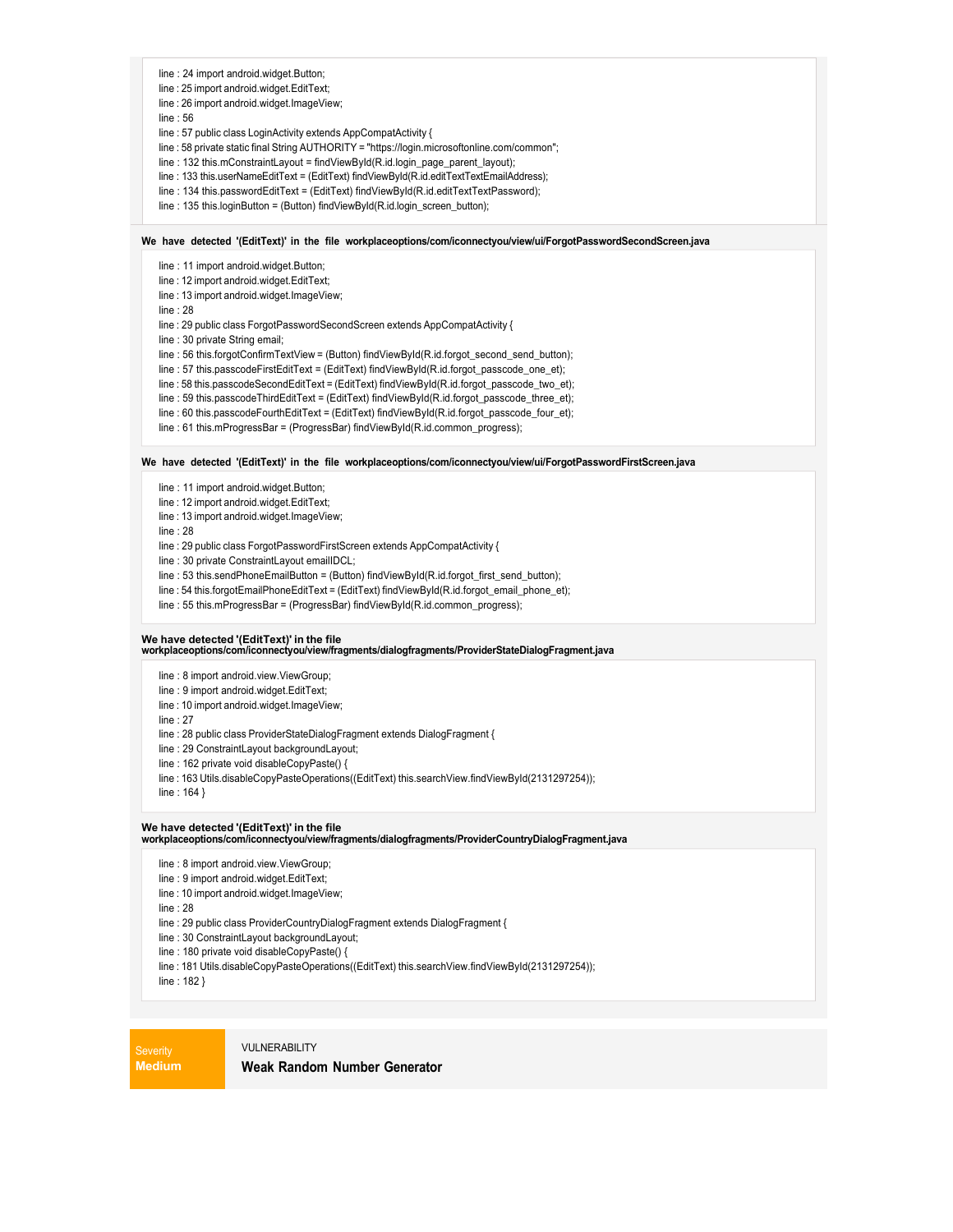### **OWASP MASVS**

3.6 [L1, L2]

## **Common Weakness Enumeration**

CWE-1241

**Common Vulnerability Scoring System**

**Known Exploits Multiple vulnerabilities** 

### **Best Practices:**

https://github.com/OWASP/owasp-mstg/blob/1.1.3/Document/0x05e-Testing-Cryptography.md#testing-random-number-generationmstg-crypto-6

### **Reference URL[s]:**

https://developer.android.com/reference/java/util/Random.html https://developer.android.com/reference/java/security/SecureRandom.html https://arstechnica.com/information-technology/2013/08/google-confirms-critical-android-crypto-flaw-used-in-5700-bitcoin-heist/

| <b>CVSS BaseScore and Vector</b>                                                                                                                                                                                                                                                                                                                                                  | <b>THREAT</b>                                                                                                                                                                                                                                                                                                                                                                                                                                         |
|-----------------------------------------------------------------------------------------------------------------------------------------------------------------------------------------------------------------------------------------------------------------------------------------------------------------------------------------------------------------------------------|-------------------------------------------------------------------------------------------------------------------------------------------------------------------------------------------------------------------------------------------------------------------------------------------------------------------------------------------------------------------------------------------------------------------------------------------------------|
| <b>Multiple vulnerabilities</b>                                                                                                                                                                                                                                                                                                                                                   | Developers generally implement random number generators [RNGs]<br>where the random number is fully determined by the seed knowledge.<br>This is the reason why they are called pseudo-random number<br>generators [PRNGs]<br>When it comes to cryptography, random numbers play a fundamental<br>role in: key generation nonces one-time pads salts in certain<br>signature schemes                                                                   |
| <b>RISK</b>                                                                                                                                                                                                                                                                                                                                                                       | <b>FIX</b>                                                                                                                                                                                                                                                                                                                                                                                                                                            |
| Using standard PRNGs is a bad practice when implementing security<br>mechanisms, since the attacker may be able to guess the logic<br>behind and predict the generated random numbers. In this case the<br>confidentiality and/or integrity of the vulnerable app might be<br>undermined                                                                                          | Don't use standard random() method or Pseudo-Random Number<br>Generators [PRNGs] because they will NOT really return non-<br>predictable random numbers<br>Use cryptographically secure pseudorandom number generators [CSPRN G] such a<br>directly provided by Google. CSPRNG are able to pass the "next-bit"<br>test and to hold up well under serious attack, even when part of their<br>initial or running state becomes available to an attacker |
| We have detected ' Random()' in the file org/jivesoftware/smack/ReconnectionManager.java                                                                                                                                                                                                                                                                                          |                                                                                                                                                                                                                                                                                                                                                                                                                                                       |
| line: 4 import java.util.Map;<br>line : 5 import java.util.Random;<br>line : 6 import java.util.Set;<br>line: 23 private final Set <reconnectionlistener> reconnectionListeners = new CopyOnWriteArraySet();<br/>line : 24 private final int randomBase = new Random().nextlnt(13) + 2;<br/>line : 25 private volatile int fixedDelay = defaultFixedDelay;</reconnectionlistener> |                                                                                                                                                                                                                                                                                                                                                                                                                                                       |
| We have detected ' Random()' in the file org/jivesoftware/smack/util/RandomUtil.java                                                                                                                                                                                                                                                                                              |                                                                                                                                                                                                                                                                                                                                                                                                                                                       |
| line: 3 import java.security.SecureRandom;<br>line : 4 import java.util.Random;<br>line: $5$<br>line: 17 public Random initialValue() {<br>line: 18 return new Random();                                                                                                                                                                                                          |                                                                                                                                                                                                                                                                                                                                                                                                                                                       |

- line : 19 }
- 

**We have detected ' Random()' in the file org/jivesoftware/smackx/filetransfer/FileTransferNegotiator.java**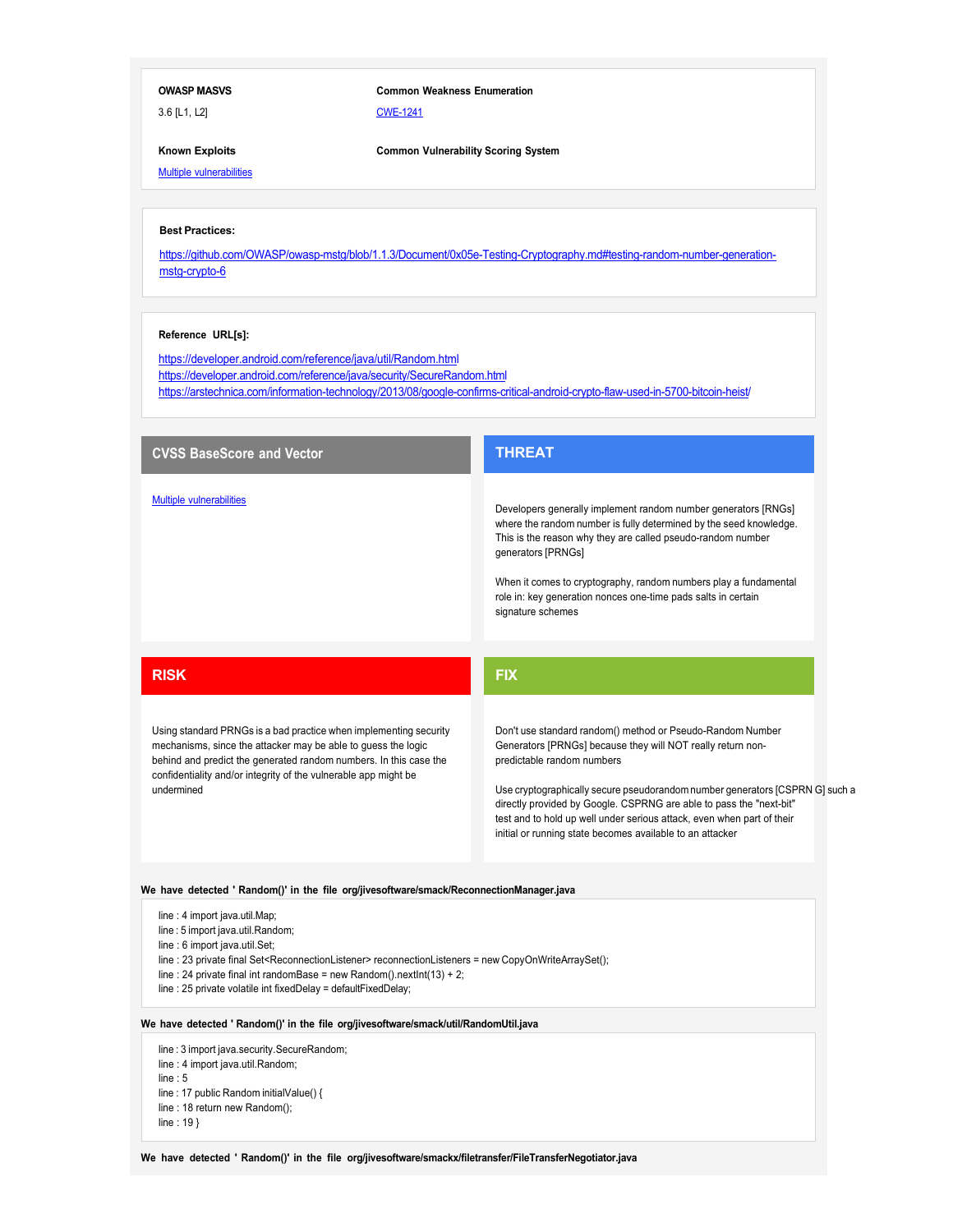- line : 8 import java.util.Map;
- line : 9 import java.util.Random;
- line : 10 import java.util.WeakHashMap;
- line : 37 private static final Map<XMPPConnection, FileTransferNegotiator> INSTANCES = new WeakHashMap();
- line : 38 private static final Random randomGenerator = new Random();

line : 39

#### **We have detected ' Random()' in the file org/bouncycastle/asn1/ua/DSTU4145PointEncoder.java**

- line : 3 import java.math.BigInteger;
- line : 4 import java.util.Random;
- line : 5 import org.bouncycastle.math.ec.ECConstants;
- line : 55 ECFieldElement fromBigInteger = eCCurve.fromBigInteger(ECConstants.ZERO);
- line : 56 Random random = new Random();
- line : 57 int fieldSize = eCFieldElement.getFieldSize();

#### **We have detected ' Random()' in the file org/bouncycastle/pqc/math/linearalgebra/GF2Polynomial.java**

- line : 3 import java.math.BigInteger;
- line : 4 import java.util.Random;
- line : 5 import kotlin.UByte;
- line : 16 private int[] value;
- line : 17 private static Random rand = new Random();

line : 18 private static final boolean[] parity = {false, true, true, false, true, false, false, true, false, false, true, false, true, false, true, false, true, false, true, false, true, fals e, false, true, false, true, true, false, false, true, true, false, true, false, false, true, true, false, false, true, false, true, true, false, false, true, true, fa lse, true, false, false, true, false, true, true, false, true, false, false, true, true, false, false, true, false, true, true, false, true, false, false, true, false, true, true, false, false, true, true, false, true, false, false, true, false, true, false, true, false, false, true, false, false, true, false, true, true, true, true, true, true, false, false, true, true, false, true, false, false, true, true, false, true, false, true, false, true, false, true, false, true, true, true, false, false, false, true, false, true, false, false, true, false, true, false, e, true, true, false, true, false, false, true, true, false, false, true, false, true, true, false, true, false, true, false, true, false, true, false, true, false, true, false, true, tr ue, false, true, false, false, true, true, false, false, true, false, true, true, false, false, true, true, false, true, false, false, true, true, false, false, true, false, true, true, false, true, false, false, true, false, true, true, false, false, true, false, true, false, false, true, false, true, false, true, false, true, false, true, false , false, true, true, false, false, true, false, true, true, false, true, false, false, true, false, true, true, false, false, true, true, false, true, false, false, tru e, true, false, false, true, false, true, true, false, false, true, true, false, true, false, false, true, false, true, true, false, true, false, false, true, true, fa lse, false, true, false, true, true, false};

#### **We have detected ' Random()' in the file org/bouncycastle/pqc/math/linearalgebra/GF2nONBField.java**

- line : 4 import java.security.SecureRandom;
- line : 5 import java.util.Random;
- line : 6 import java.util.Vector;
- line : 153 int order;
- line : 154 Random random = new Random();
- line : 155 int i3 = 0;

#### **We have detected ' Random()' in the file org/bouncycastle/pqc/math/linearalgebra/GF2nPolynomialElement.java**

line : 3 import java.math.BigInteger;

line : 4 import java.util.Random;

line : 5 import okhttp3.internal.http2.Http2Connection;

line : 370 do {

line : 371 GF2nPolynomialElement gF2nPolynomialElement2 = new GF2nPolynomialElement((GF2nPolynomialField) this.mField, new Random()); line : 372 ZERO = ZERO((GF2nPolynomialField) this.mField);

#### **We have detected ' Random()' in the file org/bouncycastle/math/ec/ECCurve.java**

- line : 4 import java.util.Hashtable;
- line : 5 import java.util.Random;
- line : 6 import org.bouncycastle.math.ec.ECFieldElement;
- line : 142 ECFieldElement fromBigInteger = fromBigInteger(ECConstants.ZERO);
- line : 143 Random random = new Random();
- line : 144 do {

#### **We have detected ' Random()' in the file org/bouncycastle/math/ec/ECFieldElement.java**

- line : 3 import java.math.BigInteger;
- line : 4 import java.util.Random;
- line : 5 import org.bouncycastle.math.raw.Mod;
- line : 556 BigInteger subtract = this.q.subtract(ECConstants.ONE);
- line : 557 Random random = new Random();
- line : 558 while (true) {

#### **We have detected ' Random()' in the file org/bouncycastle/math/raw/Mod.java**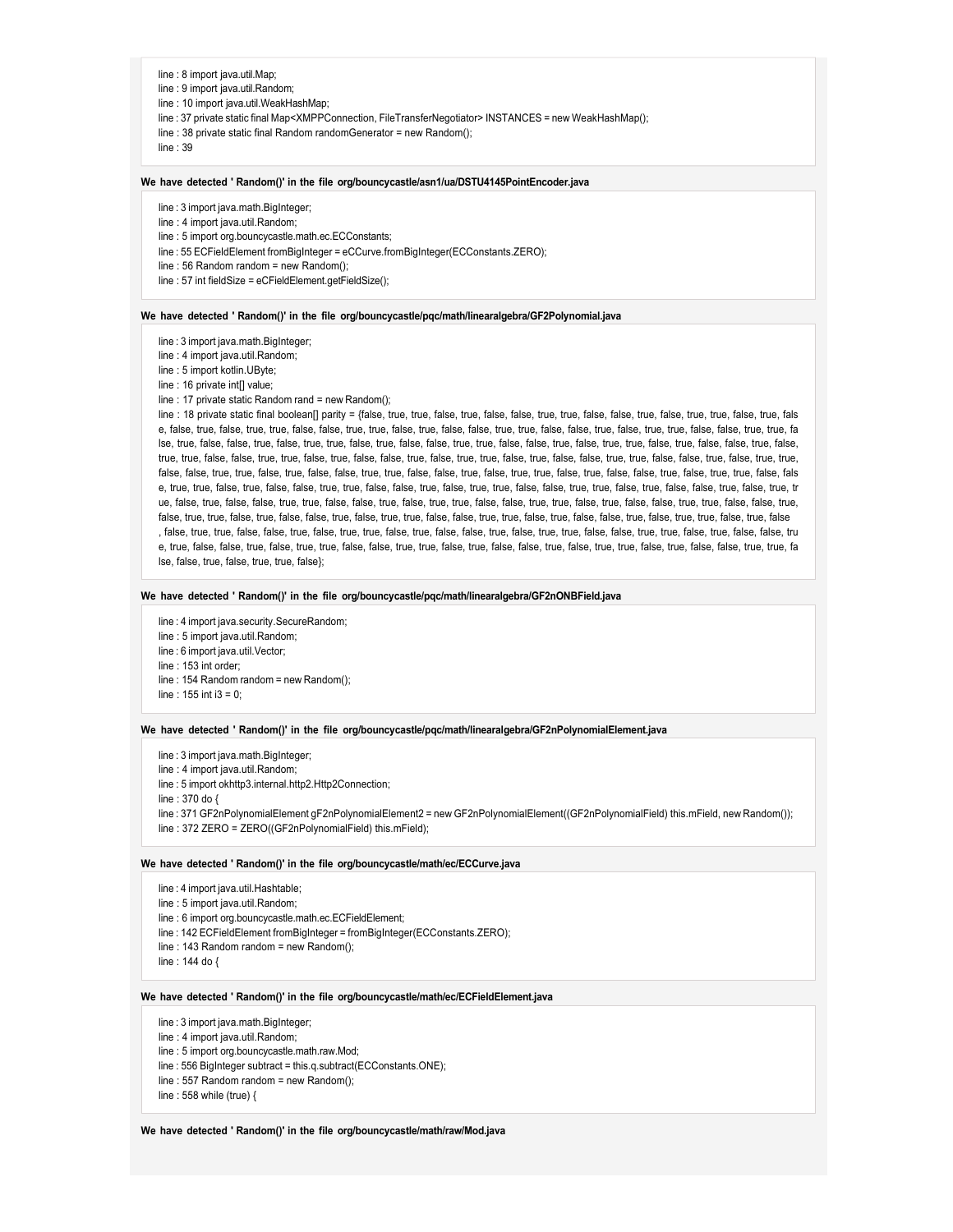- line : 2
- line : 3 import java.util.Random;
- line : 4
- line : 103 int length = iArr.length; line : 104 Random random = new Random();
- line : 105 int[] create = Nat.create(length);
- 

#### **We have detected ' Random()' in the file org/minidns/AbstractDnsClient.java**

- line : 8 import java.util.HashSet;
- line : 9 import java.util.Random;
- line : 10 import java.util.Set;

line : 90 };

- line : 91 this.insecureRandom = new Random();
- line : 92 this.dataSource = new NetworkDataSource();

**Medium**

## VULNERABILITY

### **Weak Hashing Algorithms**

**OWASP MASVS** 3.4 [L1, L2]

**Common Weakness Enumeration** CWE-326

**Common Vulnerability Scoring System** CVE-2018-14992-CVSS 3.0 Score 5.5 CVE-2017-15999-CVSS 3.0 Score 9.8

**Known Exploits** CVE-2018-14992 CVE-2017-15999

## **Best Practices:**

https://github.com/OWASP/owasp-mstg/blob/1.1.3/Document/0x04g-Testing-Cryptography.md#identifying-insecure-andor-deprecate d-cryptographic-algorithms-mstg-crypto-4

### **Reference URL[s]:**

https://developer.android.com/reference/java/security/MessageDigest.html https://valerieaurora.org/hash.html https://www.computerworld.com/article/3173616/the-sha1-hash-function-is-now-completely-unsafe.html

## **CVSS BaseScore and Vector**

#### CVE-2018-14992

Version & Base Score : CVSS 3.0 Score 5.5 CVSS Scoring Vector : CVSS:3.0/AV:L/AC:L/PR:L/UI:N/S:U/C:N/I:H/A:N

#### CVE-2017-15999

Version & Base Score : CVSS 3.0 Score 9.8 CVSS Scoring Vector : CVSS:3.0/AV:N/AC:L/PR:N/UI:N/S:U/C:H/I:H/A:H

## **THREAT**

The mobile application leverages weak hashing algorithms. Weak hashing algorithms [e.g. MD2, MD4, MD5, SHA-0 or SHA-1] can be vulnerable to hash collisions, so they should not be used when reliable data hashing is required